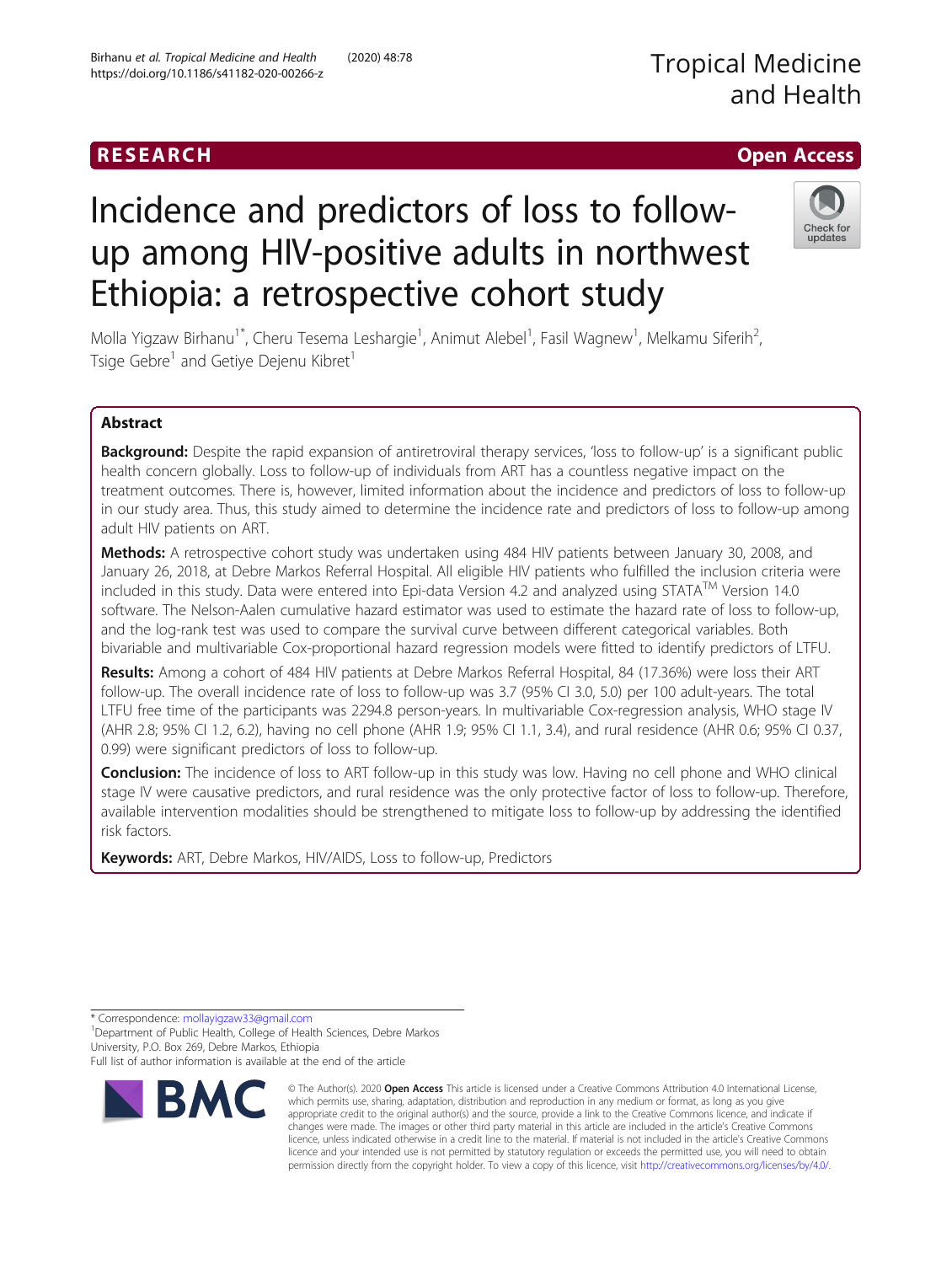# Plain English summary

Loss to follow-up is a serious public health concern throughout the world. In Ethiopia, there is limited information regarding incidence and predictors of loss to follow-up amongst adult HIV patients on ART. Therefore, this retrospective cohort study estimates the incidence and predictors of loss to follow-up among adult HIV patients on ART at Debre Markos referral hospital. About 484 samples were included in the study. Data analysis was carried out using STATA Version 14.0 statistical software. The cox-proportional hazard regression model was used to identify the predictors of loss to follow-up. In this study, the incidence of loss to followup in this study was high. Having no cell phone, rural residence, and WHO clinical stage IV were the predictors of loss to follow-up

# Background

The acquired immunodeficiency syndrome (AIDS) pandemic remains the most serious of infectious disease obstacles to *public* health  $[1]$ . On the other hand, ART suppress the viral multiplication, and enhance the patient's quality of life [[2](#page-8-0)–[4](#page-8-0)]. Since according to the World Health Organization (WHO) 2018 and UNAIDS 2019 global HIV/AIDS epidemic report, ART had a significant contribution to new HIV infection fell by 37% and HIV/ AIDS-related death by 45% correspondingly [\[5](#page-8-0), [6](#page-8-0)]. In addition, the risk of HIV transmission from HIV patients who had good ART adherence with regular follow-up to their uninfected sexual partners was dimmed drastically by 96% [[7\]](#page-8-0).

Loss to follow-up (LTFU) is a significant cause for treatment failure and threatens the enhancement of HIV treatment outcomes among patients on ART [\[8](#page-8-0)]. LTFU is defined as clients stopped ART follow-up for 3 months or longer due to different reasons [[2\]](#page-8-0). At the end of 2014, LTFU was estimated to be 18.7% in Ethiopia, which affects ART effectiveness [\[9](#page-8-0)]. This indicates that the expected outcome of ART is achieved when the patients exhibit good adherence with regular follow-up [[10\]](#page-8-0).

The incidence of LTFU ranged from 7.1 per 100 person-year in India [[11](#page-8-0)], 10.3 per 100 person-year in South Africa [\[12\]](#page-8-0), and 43 per 100 person-year in Uganda [[13](#page-8-0)]. In Ethiopia, previous studies reported 8.4 per 100 person-year in Gondar Teaching Hospital [[14](#page-8-0)] and 8.2 per 100 person-year in Aksum St. Marry Hospital [\[15](#page-8-0)]. Sociodemographic characteristics [[11](#page-8-0), [12,](#page-8-0) [15](#page-8-0)–[19\]](#page-8-0), tuberculosis, ionized prophylaxis, ART side effects, changing ART, duration on ART, viral load, CD4 count, WHO stages III & IV, being bed-ridden, and ambulatory patient were some of the factors associated with LTFU [[12](#page-8-0)–[16,](#page-8-0) [20](#page-8-0)–[22\]](#page-8-0).

Mortality, after loss to follow-up in African countries, ranges from 12 to 87% [\[23\]](#page-8-0). LTFU also increased the risk of HIV-related morbidity, drug resistance, hospitalization, and the risk of transmitting drug-resistant strains and shortened the survival status of HIV patients [\[2](#page-8-0), [20,](#page-8-0) [24](#page-8-0)]. To tackle these adverse effects, scale-up of ART centers and tracing back of patients as interventions have also been taken from locally and globally [[2,](#page-8-0) [8](#page-8-0), [25](#page-8-0)].

Currently, the Ethiopian government targeted 90% HIV viral load suppression rate for people on ART care and treatment for ending the AIDS epidemic by 2020 [[8\]](#page-8-0). To succeed in this plan, data related to the incidence and predictors of LTFU are crucial. Thus, we conducted this study to estimate the incidence and predictors of LTFU among adult HIV patients on ART at Debre Markos Referral Hospital. The results of this study will inform policymakers and program planners working at various levels of HIV/AIDS control programs.

# **Methods**

# Study design, setting, and period

A hospital-based retrospective cohort study in Debre-Markos Referral Hospital (DMRH) at Debre Markos Town was undertaken. Debre Markos Town is located 299 km far from Addis Ababa, the capital city of Ethiopia, and 265 km far from Bahir-Dar, the capital city of Amhara Regional State. Debre Markos referral hospital serves more than 3.5 million people of the East Gojjam Administrative Zone and neighboring areas. More than twelve thousands of HIV-positive adults have been initiated antiretroviral therapy (ART) care and treatment in Debre Markos Referral Hospital since 2005. As 2018 annual report, the hospital was providing ART care and treatment services to 3716 adult HIV patients

#### Population

All adult HIV patients initiated on ART from January 30, 2008, to January 26, 2018, at Debre Markos Referral Hospital in the ART clinic were our source population. All adult HIV patients initiated on ART from January 30, 2008, to October 30, 2017, at Debre Markos Referral Hospital in the ART clinic were our study population. Therefore, those adult HIV patients who had at least 1 month follow-up after ART initiation were included. On the other hand, we excluded HIV patients who had incomplete baseline records, whose medical charts were not available during the data collection period and patients transferred to Debre Markos referral hospital.

# Sample size determination and sampling procedures

The minimum required sample size was calculated using a survival analysis formula. We used a  $STATA<sup>TM</sup>$  Version 14.2 statistical software to calculate the sample size by considering the following assumptions: the level of significance ( $\alpha$ ) = 5%,  $Z_{a/2}$  (value at 95% confidence interval = 1.96), power of 80%, and hazard ratio (HR  $= 2.05$  taken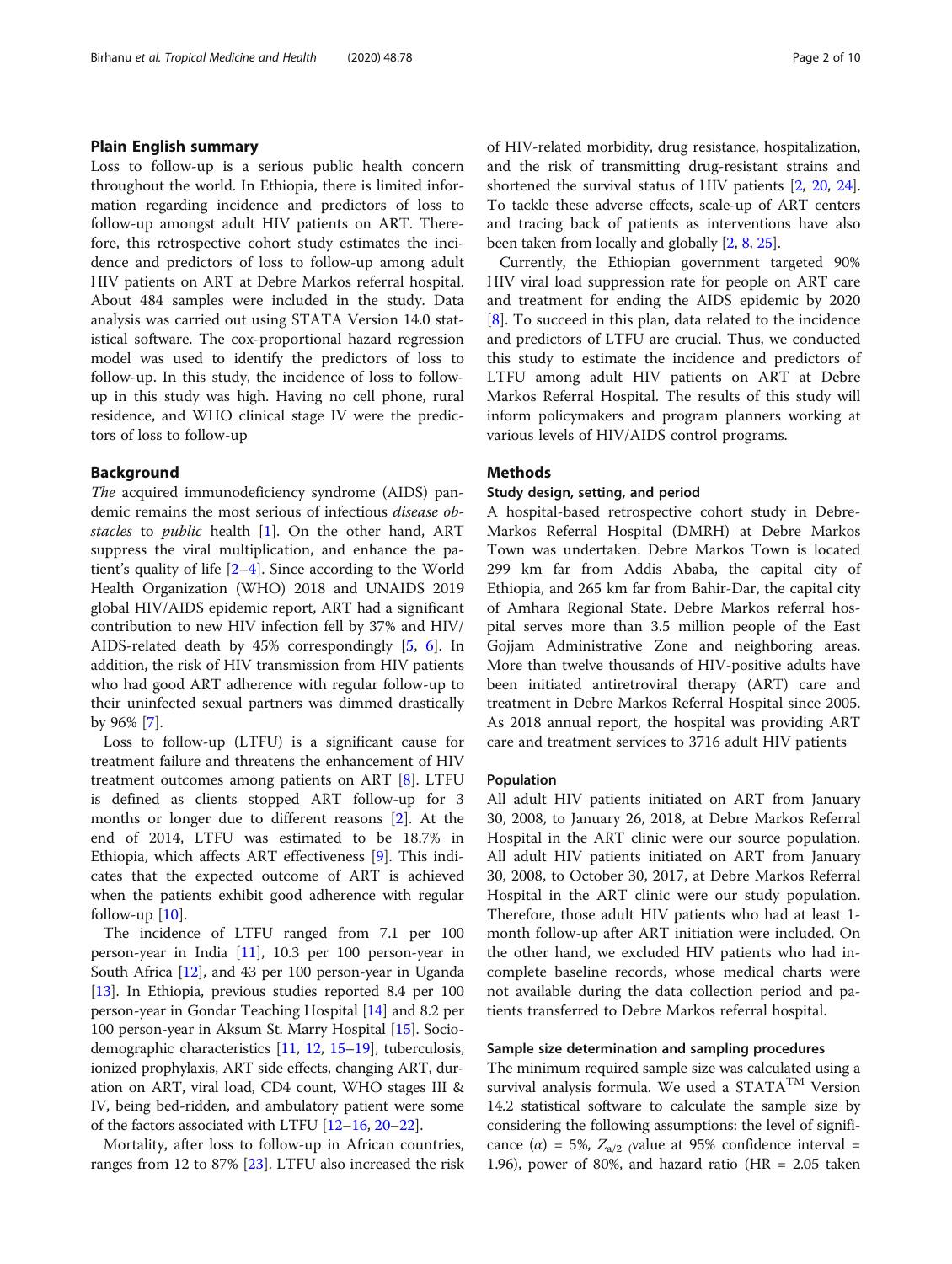from a previous study) [[26](#page-9-0)]. We applied the sample size calculation for each predictor variable, and the one with the maximum sample size (484) was selected for this study. Then, we randomly selected 484 HIV-positive patient records using a computer-generated number among those initiated treatments from January 30, 2008, to January 26, 2018. To know the final status (event or censored) of the patient, we followed the selected records for 10 years or until the end of the study period.

# Variables

The outcome variable was the time to loss to follow-up, whereas the predictors were socio-demographic characteristics (namely, age, sex, marital status, residence, educational, and occupation). Baseline clinical and laboratory characteristics (i.e., duration of ART, adherence, drug side effects, regimen changes, INH prophylaxis, WHO clinical stage, functional status, baseline CD4 counts, and baseline ART regimen).

# Operational definitions

This study aimed to ascertain the incidence of loss to follow-up using 10-year data retrieved from medical record charts. In this study, loss to follow-up was defined as not taking ART refill for 3 months or longer from the last attendance for refill and not yet categorized as dead or transferred-out [\[27](#page-9-0)]. ART adherence was defined as the percentage of ART drug dosage calculated from a monthly total dose, and it was classified as good, fair, or poor. Hence, good adherence was reported if equal to or greater than 95% or  $\leq$  3 dose missing per month, fair if 85–94% or 4–8 dose missing per month, or poor if less than 85% or  $\geq$  9 dose missing per month [\[28](#page-9-0)]. When the patients missed their ART follow-up for three or longer appointment months were considered as an event while those who died during their follow-up, transferred to other health institutions, and remain on treatment at the end of the study period were treated as censored. Furthermore, transfer out was considered as clients who had a transfer letter to initiate ART care and treatment and need to shift after receiving the service. In this study, death was ascertained when HIV patients were documented as death in the ART care and treatment follow-up sheet by the health care professionals.

# Data collection tool and procedure

The data extraction checklist was prepared from the ART entry and follow-up forms. To ensure data quality, before data extraction, the data extraction tool was prepared with care from ART intake and follow-up forms. In addition, we verified consistency between data recording systems and the prepared checklist by randomly selecting and completing 48 sample chart reviews, which resulted in slight amendments to the data extraction checklist. Two BSc nurses who have been working in the ART clinic of Debre Markos Referral Hospital collected the data. Two days of training were given for both data collectors and supervisors to standardize and agree on the way to review medical records. The supervisor and principal investigators supervised the data collectors throughout the entire data collection process.

## Data processing and analysis

Data were entered into  $Epidata<sup>TM</sup>$  Version 4.2 and analyzed using STATA™ Version 14.0 statistical software. At the end of the data extraction period, the outcome of each study subject was dichotomized into censored or event (LTFU). Moreover, to identify the predictor variables, a cox-proportional hazard regression model was fitted. To check the assumption of the Cox-proportional hazard regression model, we used Schoenfeld residual test for continuous variables and Log-Log plot for categorical variables.

Furthermore, we checked the model fitness using a Cox-Snell residual test (see supplementary file fig. [1](#page-8-0).). We used the Nelson-Aalen cumulative hazard curve to estimate the occurrence of time to loss to follow-up. A log-rank test was estimated to compare the survival curves for different categorical explanatory variables.

In univariate analysis, we used the mean with standard deviations to describe normally distributed continuous data and median with interquartile range for skewed continuous data. In another way, the categorical data extracted from HIV-positive patients were described using frequency distribution or percentages. Regarding bivariable analysis, the outcome variable (loss to follow-up) and explanatory variables were entered cox-proportional hazard regression model to select variables for the multivariable cox-proportional hazard regression model. As a result, variables having  $p$  value  $\leq$  0.25 in the bi-variable analysis were fitted into the multivariable cox-proportion regression model. Finally, the adjusted hazard ratio with its corresponding 95% confidence interval (CI) was used to declare the presence of a significant association between the explanatory and outcome variables.

# Results

# Socio-demographic characteristics

About 484 HIV-positive patient record charts were retrieved, giving a 100% response rate. The median age of the study participants was 32 years with an inter-quartile range (Q1, Q3: 27, 39.5). Two hundred seventy-two (56.20%) of the study participants were from the urban residence. The majority, 406 (83.75%) of HIV-positive patients were married while slightly more than two-thirds (69.21%) of the study participants attended formal education. The majority, 427 (88.41%) of the retrieved HIVpositive patients' information were Orthodox Christian by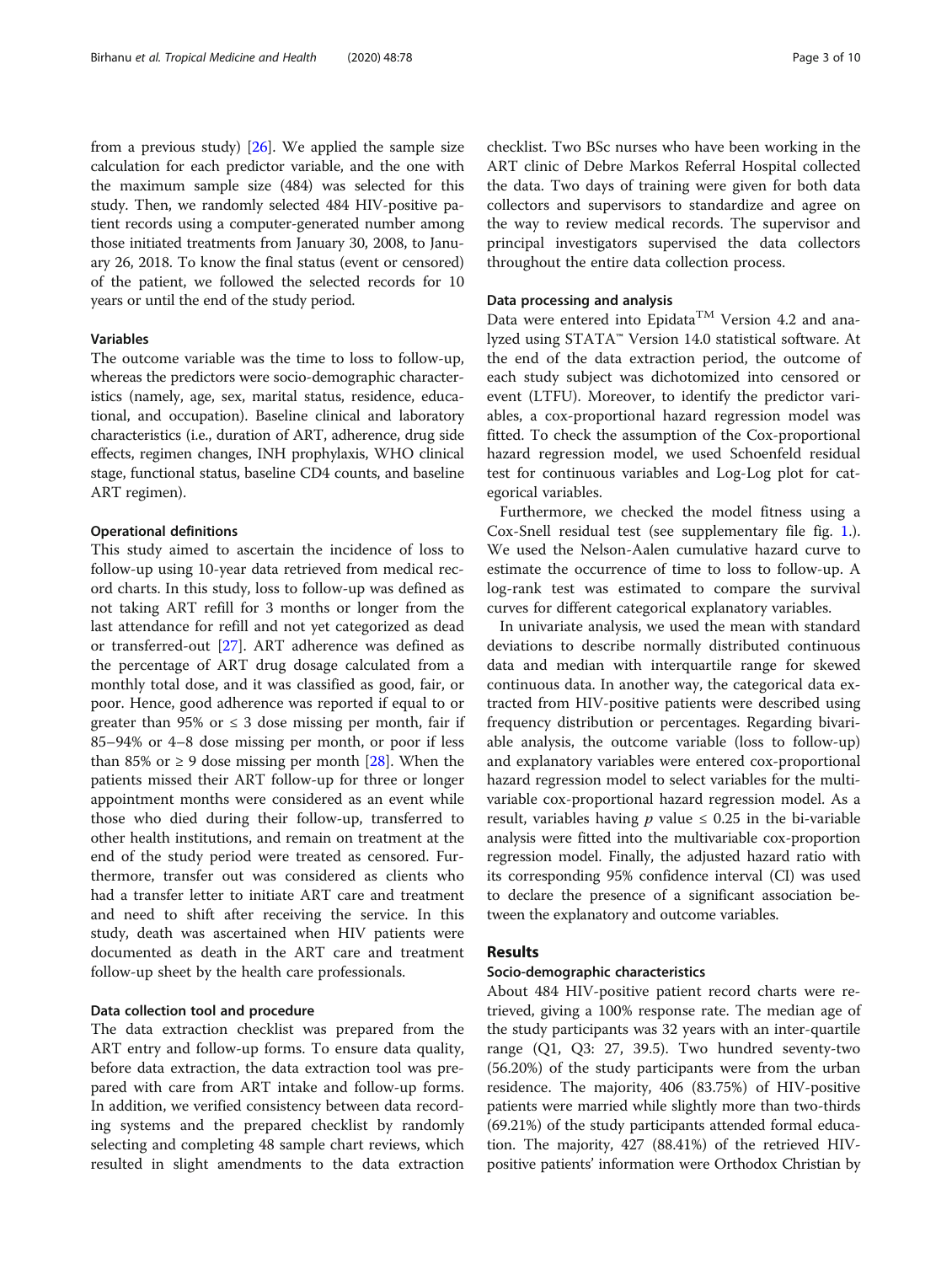religion. During their recruitment for ART, the majority, 420 (86.78%) of the study participants had cell phones. Slightly more than half, 267 (55.17%) of the participants had disclosed their serostatus when they were recruited (Table 1).

# Baseline clinical characteristics

Two-hundred ninety-three (60.53%) of the study participants were WHO clinical stages of III and IV. Regarding functional status, about three-fourth, 363 (75%) of the study, participants were experiencing working status. The median CD4 count was 161 cells/ml with an inter-

Table 1 Socio-demographic characteristics of HIV-positive adult individuals on ART at Debre Markos Referral Hospital who were enrolled from January 30, 2008, to September 26, 2017

| Characteristics        | Frequency | Percentage |
|------------------------|-----------|------------|
| Sex                    |           |            |
| Male                   | 202       | 41.74      |
| Female                 | 282       | 58.26      |
| Age categories         |           |            |
| $15 - 24$              | 53        | 10.95      |
| $25 - 34$              | 210       | 43.39      |
| $35 - 44$              | 149       | 30.79      |
| $\geq 45$              | 72        | 14.88      |
| Education status       |           |            |
| Not formally educated* | 149       | 30.79      |
| Primary education      | 130       | 26.86      |
| Secondary education    | 129       | 26.65      |
| Tertiary education     | 76        | 15.70      |
| Residence              |           |            |
| Urban                  | 272       | 56.20      |
| Rural                  | 212       | 43.80      |
| Marital status         |           |            |
| Single                 | 78        | 16.12      |
| Married                | 226       | 47.31      |
| Divorced               | 114       | 23.55      |
| Widowed                | 56        | 11.57      |
| Separate               | 7         | 1.45       |
| Religion               |           |            |
| Orthodox               | 427       | 88.22      |
| Muslim                 | 57        | 11.78      |
| Cell phone             |           |            |
| Yes                    | 420       | 86.78      |
| No.                    | 64        | 13.22      |
| Disclosure status      |           |            |
| Yes                    | 267       | 55.17      |
| No                     | 217       | 44.83      |

quartile range (Q1, Q3: 84, 274.5). Nearly half, 239 (49.38%) of the study participants were taking TDF-3TC-EFV ART regimen. In terms of nutritional status, nearly two-thirds, 319 (65.91%), were well nourished (Table 2).

# Follow-up characteristics

This study computed that the median follow-up time for the included HIV-positive patients 56 months with an inter-quartile range (Q1, Q3: 12.99, 97.12). The majority 441 (91.12 %) of the participants had a good ART adherence throughout the follow-up period. Almost two-thirds (67.56%) of the study participants had no experience of regimens change. Slightly less than one-third, 151 (31.46%) of the study participants had developed tuberculosis infection during the follow-up period (Table [3](#page-4-0)).

# Incidence of loss to follow-up

The study participants had 3–120 months follow-up periods yielding 2294.8 person-years LTFU free time. This study indicated that the proportion of loss to follow-up

Table 2 Baseline clinical characteristics of HIV-positive adults on ART at Debre Markos Referral Hospital who were enrolled from January 30, 2008, to September 26, 2017

| Variables          | Frequency | Percentage |
|--------------------|-----------|------------|
| WHO stage          |           |            |
| Stage I            | 117       | 24.17      |
| Stage II           | 74        | 15.29      |
| Stage III          | 220       | 45.45      |
| Stage IV           | 73        | 15.08      |
| Functional status  |           |            |
| Working            | 363       | 75.00      |
| Ambulatory         | 105       | 21.69      |
| Bedridden          | 16        | 3.31       |
| CD4 count          |           |            |
| $\leq 50$          | 57        | 11.78      |
| $50 - 150$         | 153       | 31.61      |
| 150-200            | 65        | 13.43      |
| $\leq 200$         | 209       | 43.18      |
| ART regimen        |           |            |
| d4t-3TC-NVP        | 64        | 13.22      |
| d4t-3TC-EFV        | 61        | 12.60      |
| AZT-3TC-NVP        | 80        | 16.53      |
| AZT-3TC-EFV        | 40        | 8.26       |
| TDF-3TC-EFV        | 239       | 49.38      |
| Nutritional status |           |            |
| Well nourished     | 319       | 65.91      |
| Not well nourished | 165       | 34.09      |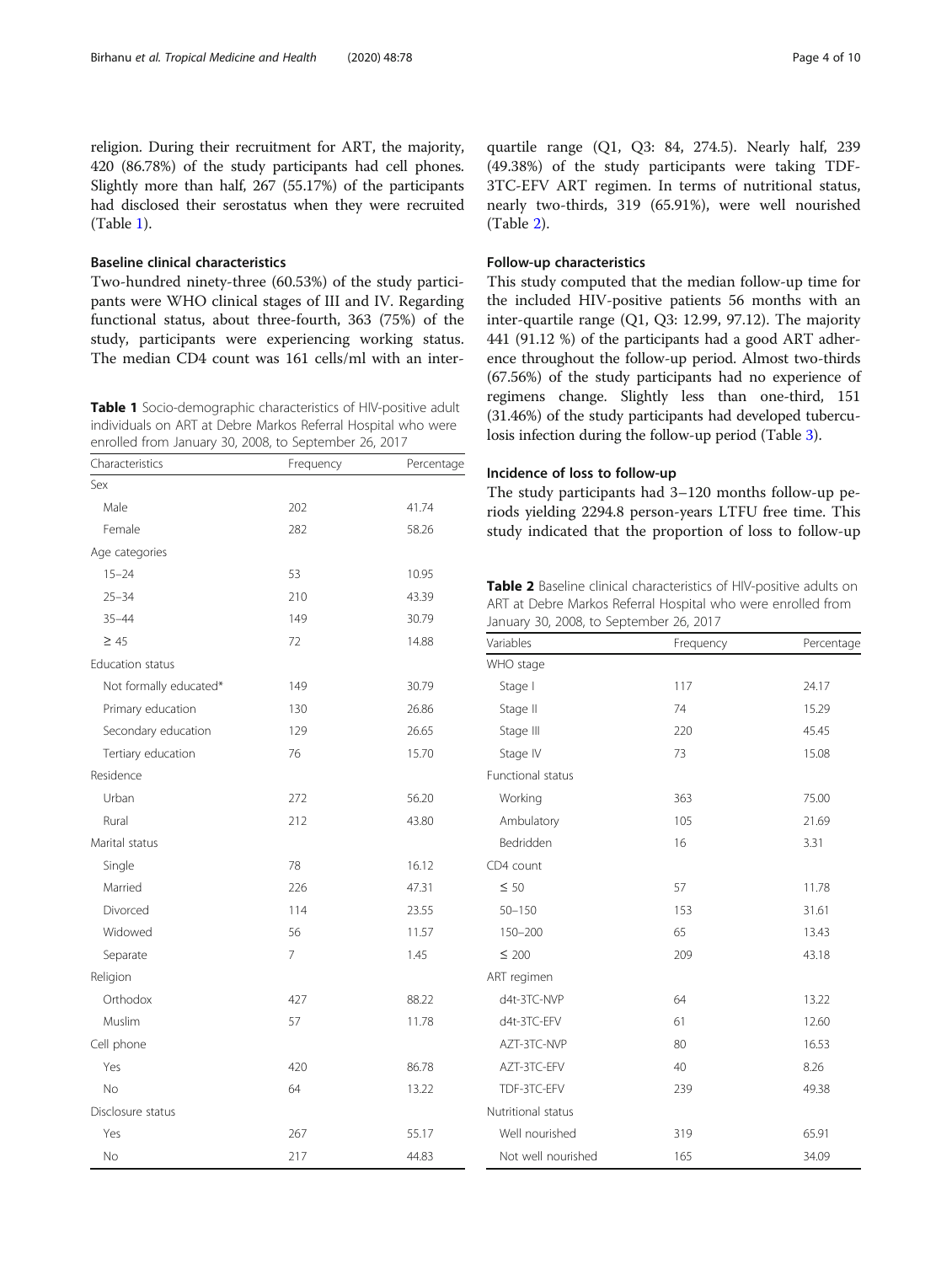<span id="page-4-0"></span>Table 3 Follow-up data of HIV-positive adults on ART at Debre Markos Referral Hospital who were followed from January 30, 2008, to January 26, 2018

| Variables                     | Frequency | Percentage |
|-------------------------------|-----------|------------|
| Duration on ART in months     |           |            |
| $3 - 15$                      | 132       | 27.27      |
| $15 - 27$                     | 33        | 6.82       |
| $27 - 39$                     | 32        | 6.61       |
| $39 - 51$                     | 33        | 6.82       |
| $51 - 63$                     | 36        | 7.44       |
| $63 - 75$                     | 34        | 7.02       |
| $75 - 87$                     | 26        | 5.37       |
| 87-99                         | 42        | 8.68       |
| 99-110                        | 61        | 12.60      |
| $110 - 120$                   | 55        | 11.36      |
| ART adherence                 |           |            |
| Good                          | 441       | 91.12      |
| Fair                          | 33        | 6.81       |
| Poor                          | 10        | 2.07       |
| Experience of regimen change  |           |            |
| Yes                           | 157       | 32.44      |
| <b>No</b>                     | 327       | 67.56      |
| Experience of TB infection    |           |            |
| Yes                           | 151       | 31.46      |
| No                            | 329       | 68.54      |
| Other opportunistic infection |           |            |
| Yes                           | 258       | 53.31      |
| <b>No</b>                     | 226       | 46.69      |
| CPT adherence                 |           |            |
| Good                          | 409       | 84.50      |
| Poor                          | 75        | 15.50      |

(LTFU) was 17.36% ( $n = 84$ ). Similarly, the study revealed that the overall incidence rate of loss to follow-up (LTFU) was 3.70 (95% CI: 0.03, 0.05) per 100 personyears. During the 10-year follow-up period, slightly less than one-third (30.95%) of the HIV-positive patients had experienced LTFU. The overall incidence rate (Fig. 1), the incidence rate over residence (Fig. [2\)](#page-5-0), the incidence rate over ART adherence (Fig. [3](#page-5-0)), and incidence rate over median age (Fig. [4](#page-6-0)) were compared graphically.

# Bivariable and multivariable cox-regression analysis

During bivariable cox-regression analysis, nine variables, namely, baseline regimen, adherence, WHO clinical stage, residence, having a cell phone, age, baseline CD4 count, experience of TB infection, and experience of regimen change, were found as a candidate for multivariable cox-regression analysis model.



The final multivariable Cox-regression analysis model identified that WHO clinical stage IV, rural residence, and having no cell phones were identified as significant predictors of LTFU. The model fitness was assessed using Cox-snell residual test (see supplementary figure [1](#page-8-0)). The hazard of loss to follow-up among WHO stage IV HIV patients was 2.8 times (AHR 2.75; 95% CI 1.23, 6.16) higher than WHO clinical stage I HIV patients. The hazard of loss to follow-up among rural residents was decreased by 40% (AHR = 0.60; 95% CI 0.37, 0.99) as compared to urban residents. Furthermore, the hazard of LTFU among individuals who had no cell phone was 1.9 times (AHR 1.90; 95% CI 1.14, 3.40) higher as compared to those who had cell phones (Table [4\)](#page-7-0).

# **Discussion**

Antiretroviral therapy is an intervention to control HIV infection, improving the quality of life and prolonging the survival status of HIV patients. So discontinuation of ART care and treatment threatened the effectiveness of such intervention [\[8](#page-8-0)]. This retrospective cohort study aimed to determine the incidence and identify predictors of LTFU among adult HIV patients on ART in Debre Markos Referral Hospital.

In this study, the overall incidence rate of loss to follow-up among HIV-positive adults on ART at Debre Markos Referral Hospital was 3.70 per 100 person-years of observation. It was lower compared with the study findings reported in the University of Gondar Teaching Hospital [[14\]](#page-8-0), and Aksum St. Hospital, Ethiopia [[14\]](#page-8-0), in Asian Pacific, India, and South Africa [\[11,](#page-8-0) [12,](#page-8-0) [21\]](#page-8-0). The potential elucidation for the disparity might be due to the difference in the study period, commencing of test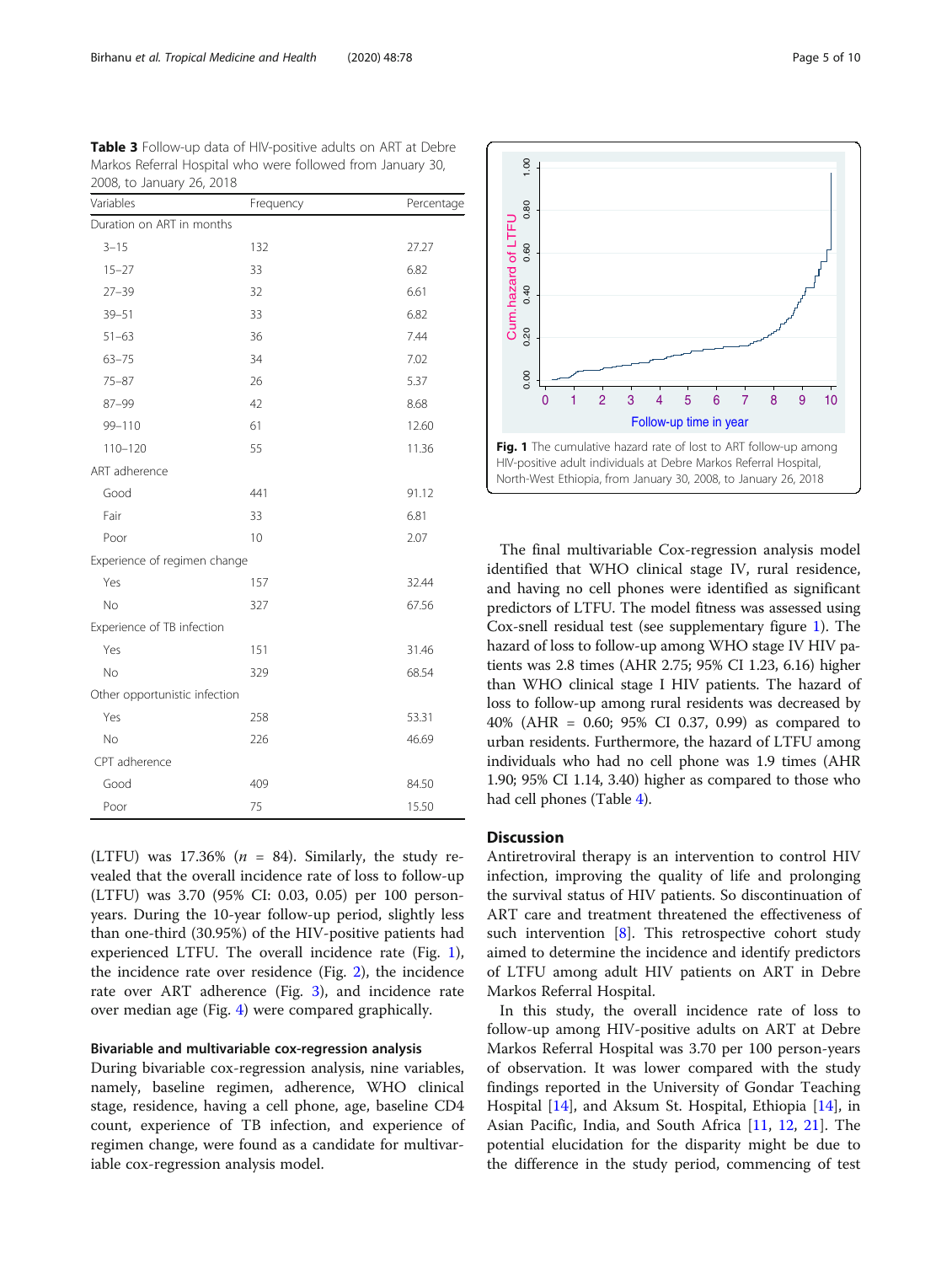<span id="page-5-0"></span>

and treat ART initiation criteria, the difference in the demographic pattern of patients, 1j(TDF-3TC-DTG) ARV used today instead of 1e(TDF-3TC-EFV), change in disease staging criteria, the presence of case manager and adherence supporter and adapting mass laboratory screening criteria [\[2](#page-8-0), [29](#page-9-0), [30](#page-9-0)]. An improvement on ART adherence, tracing back of HIV patients who loss there follow-up to ART, and early initiation of ART have been adapted recently to get expected clinical outcomes and improve the quality of life ultimately [\[31\]](#page-9-0). Evidence also suggests that early ART initiation helps to retain HIVpositive patients on care and treatment [\[32](#page-9-0)–[34\]](#page-9-0).

In this study, the proportion of HIV patients with clinical stages III and IV were lower (60.53%) than studies done previously (77.7% and 84%) [\[14,](#page-8-0) [15](#page-8-0)]. Similarly, in this study, a higher proportion (75%) of the participants were working in functional status as compared with the previous studies (50.96% and 64%) [[14](#page-8-0), [15\]](#page-8-0). Hence, the difference in the clinical-stage and functional status might be a reason for loss to follow-up to be lower in this study [[14](#page-8-0), [15](#page-8-0)]. Another possible explanation might relate to patients experienced less (32.44%) proportion of drug toxicity in this study as compared with the previous study( 75.5%) [[14](#page-8-0)] that could decrease the rate of loss to follow-up.

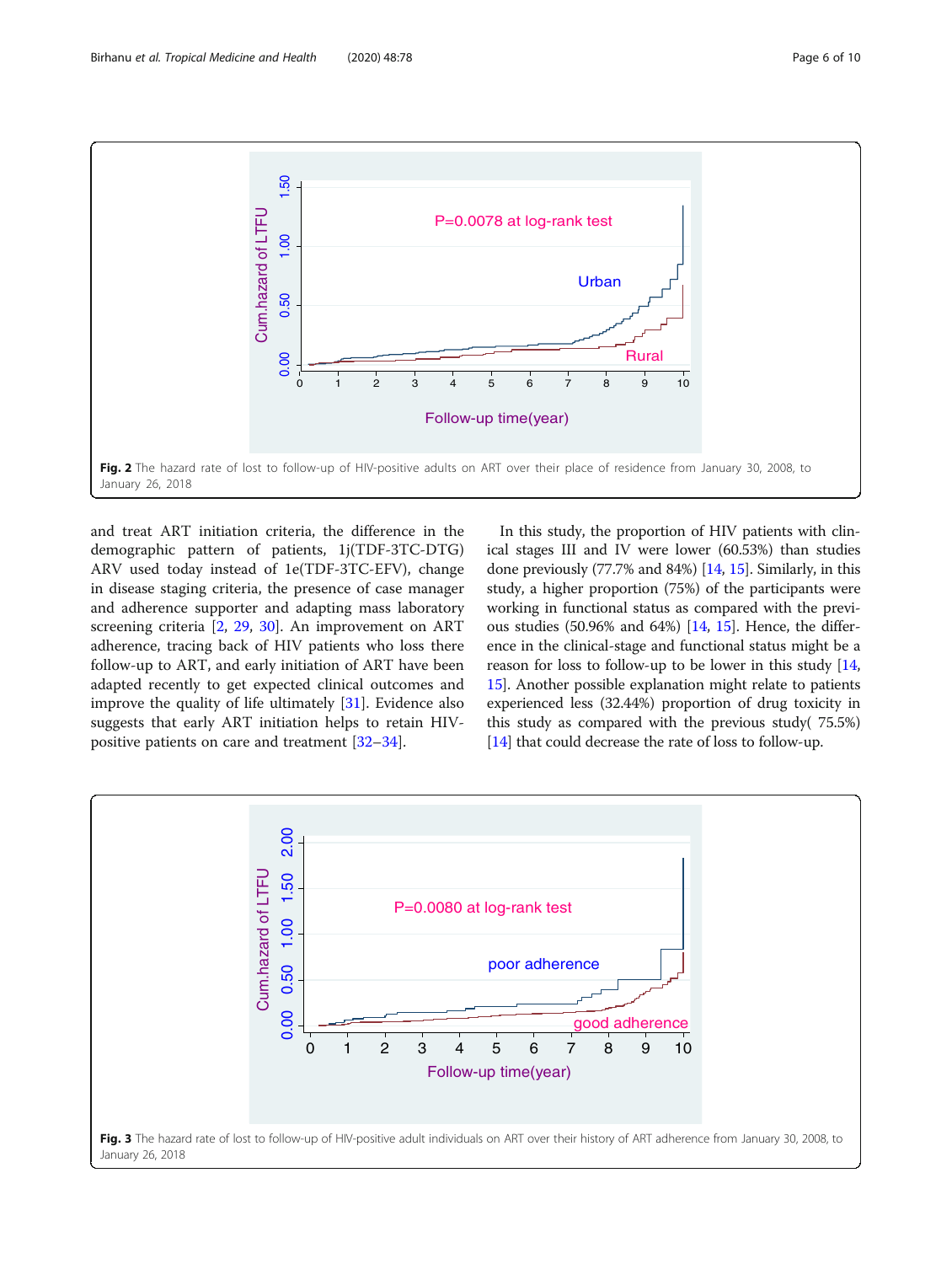<span id="page-6-0"></span>

Moreover, the lower incidence rate of loss to follow-up reported by this study might be due to differences in participant's residence. This means the proportion of urban residents was only 56.2% in this study but 96.1% in a previous study [[14\]](#page-8-0). Urban residents are more prone to self-referral to other health care facilities and not permanently live in the area, relatively. This might contribute to the lower rate of loss to follow-up for this study.

The current study also identified that the WHO clinical stage IV and having no cell phone were found to increase the rate of loss to follow-up.

This study identified WHO clinical stage IV as a predictor of loss to follow-up from ART care and treatment. The risk of experiencing loss to follow-up among HIVpositive patients with WHO clinical stage of IV was 2.8 (AHR 2.75; 95% CI 1.23, 6.16) times higher as compared with WHO clinical stage I. This finding is in line with findings reported in Mizan-Tepi University, Oromia Region, and South Africa [[12](#page-8-0), [19,](#page-8-0) [20](#page-8-0)]. This could be explained by those HIV-positive patients with WHO clinical stage IV were highly experienced an immunological deterioration. Due to this, they could not overcome the challenge they face in care and treatment and had discontinued.

Likewise, this study found that the risk of LTFU among rural residents was reduced by 40% (AHR 0.6; 95% CI 0.37, 0.99) compared with urban residents. It is in accordance with the study conducted in India [\[35](#page-9-0)]. This might be due to patients coming from rural areas preferred to have ART follow-up in the nearby hospitals. Because rural residents are stable (permanent residents relatively), they did not use the self-referral system to other healthcare institutions due to scarcity of money and they face less stigma.

Furthermore, ART clients who had no cell phones were nearly two (AHR 1.90; 95% CI 1.14, 3.40) times more at risk of experiencing LTFU compared with their counterparts (having a cell phone). This finding might be attributable to the cell phone serving as a means of tracing HIV patients who are on ART. Also, a cell phone may increase the relationship between patients and their health professionals. Cell phones also help to keep an appointment with others and health facilities' appointment period. This scenario compared well with the previous evidence that cell phone improves health care service delivery processes by targeting communication between providers and their patients. Mobile technologies improve clinical management support in settings where there are no specialist clinicians, and they can be used to send patients test results and timely reminders of appointments [\[36](#page-9-0)–[38](#page-9-0)]. Therefore, programmers, communities, associations, stakeholders, planners, government bodies, and health care professionals need to establish strategies to provide a cell phone for those HIVpositive patients with low economic status.

# Limitations of the study

As a limitation, this study was not considered some essential predictors, like viral load, liver, and renal function tests since it was conducted using secondary data that have missing records. In addition to the above, it might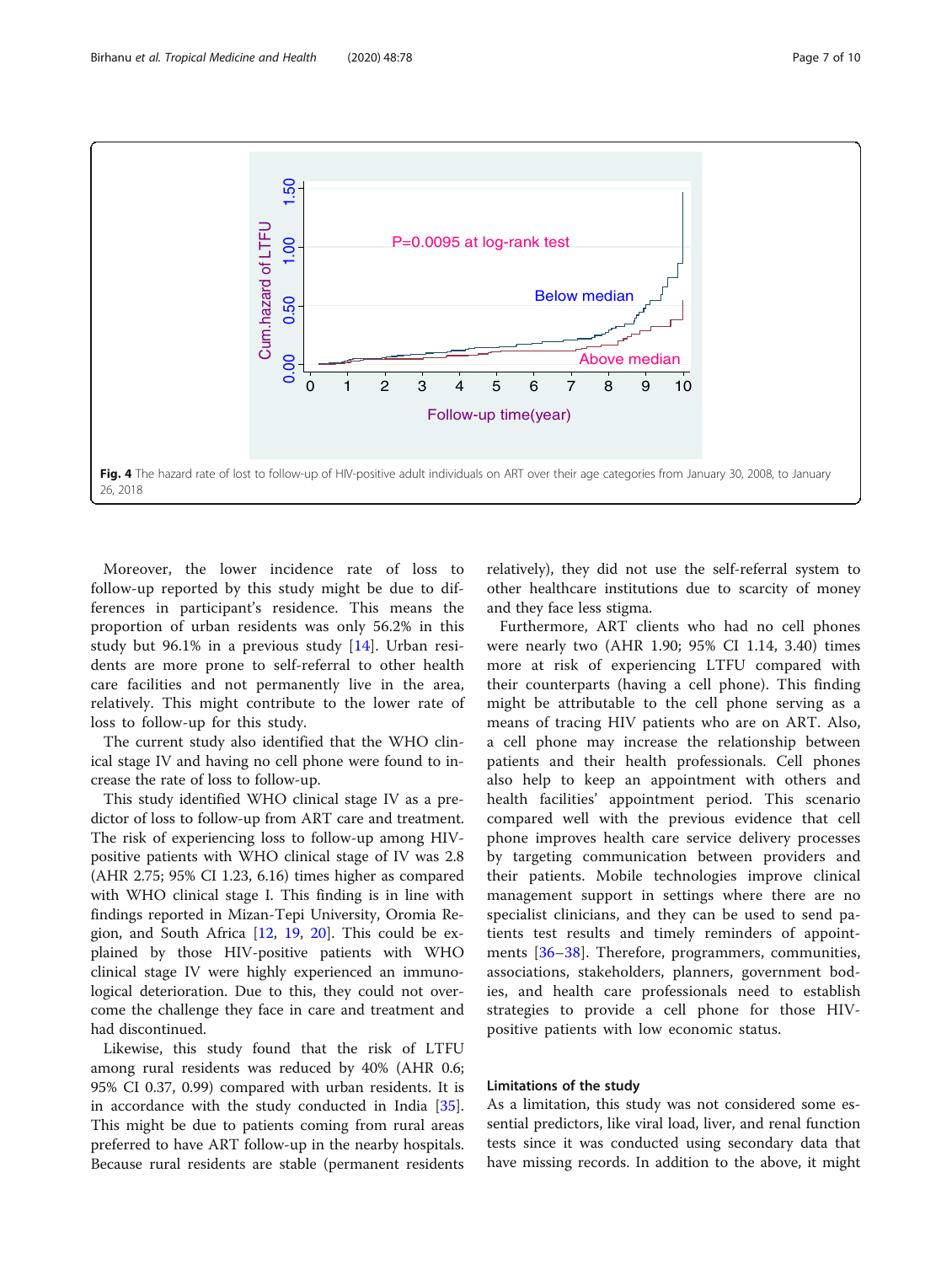<span id="page-7-0"></span>

| Table 4 Multivariable Cox regression analysis of predictors of LTFU among HIV-positive adult subjects on ART at Debre Markos |  |  |  |  |  |
|------------------------------------------------------------------------------------------------------------------------------|--|--|--|--|--|
| Referral Hospital, North West Ethiopia, from January 30, 2008, to January 26, 2018                                           |  |  |  |  |  |

| Variables                     | Last status |          | CHR (95% CI)                          | AHR (95% CI)          | $p$ value |  |
|-------------------------------|-------------|----------|---------------------------------------|-----------------------|-----------|--|
|                               | Event       | Censored |                                       |                       |           |  |
| Sex                           |             |          |                                       |                       |           |  |
| Male                          | 40          | 162      | $1.0\,$<br>1.0                        |                       |           |  |
| Female                        | 44          | 238      | 0.81(0.53, 1.23)<br>0.88 (0.54, 1.42) |                       | 0.58      |  |
| ART regimen                   |             |          |                                       |                       |           |  |
| 1a                            | 8           | 56       | 1.0                                   | 1.0                   |           |  |
| 1 <sub>b</sub>                | 13          | 48       | $1.6$ (0.7, 3.9)                      | $1.6$ (0.6, 3.9)      | 0.37      |  |
| $1c$                          | 14          | 66       | 1.99 (0.83, 4.8)                      | 2.79 (1.07, 7.23)     | 0.32      |  |
| 1d                            | 9           | 31       | 2.4 (0.94, 6.4)                       | 3.14 (1.13, 8.08)     | 0.19      |  |
| 1e                            | 40          | 199      | 6.7 (3.14, 14.7)                      | 9.3 (3.75, 23.8)      | 0.10      |  |
| History of ART adherence      |             |          |                                       |                       |           |  |
| Poor                          | 23          | 77       | 1.0                                   | 1.0                   |           |  |
| Good                          | 61          | 323      | 0.5(0.3, 0.8)                         | 1.2(0.3, 0.9)         | 0.20      |  |
| WHO clinical stage            |             |          |                                       |                       |           |  |
| Stage I                       | 11          | 106      | 1.0                                   | 1.0                   |           |  |
| Stage II                      | 8           | 66       | $0.7$ (0.29, 0.1.81)                  | 1.09 (0.42, 2.85)     | 0.45      |  |
| Stage III                     | 48          | 172      | 1.44 (0.75, 2.78)                     | 1.73 (0.87, 3.46)     | 0.20      |  |
| Stage IV                      | 17          | 56       | 1.8(0.83, 3.8)                        | 2.75 (1.23, 6.16)     | 0.01      |  |
| Residence                     |             |          |                                       |                       |           |  |
| Urban                         | 55          | 217      | $1.0\,$                               | $1.0\,$               |           |  |
| Rural                         | 29          | 183      | $0.5$ (0.33, 0.8)                     | 0.6 (0.37, 0.99)      | 0.046     |  |
| Phone                         |             |          |                                       |                       |           |  |
| Yes                           | 68          | 352      | $1.0\,$                               | $1.0\,$               |           |  |
| $\rm No$                      | 16          | 48       | 1.5 (0.87, 2.6)                       | 1.9 (1.14, 3.4)       | 0.04      |  |
| Age categories                |             |          |                                       |                       |           |  |
| $15 - 24$                     | 13          | 40       | $1.0\,$                               | 1.0                   |           |  |
| $25 - 34$                     | 41          | 169      | $0.44$ $(.22, 0.88)$                  | 0.67 (0.35, 1.29)     | 0.20      |  |
| $35 - 44$                     | 22          | 127      | 0.4 (0.22, 0.86)                      | 0.32 (0.15, 0.67)     | 0.20      |  |
| $\geq 45$                     | 8           | 64       | 0.4 (0.17, 0.99)                      | $0.33$ $(0.13, 0.83)$ | 0.19      |  |
| Baseline CD4 Count            |             |          |                                       |                       |           |  |
| $\leq 50$                     | 11          | 46       | $1.0\,$                               | $1.0\,$               |           |  |
| $50 - 150$                    | 28          | 125      | 0.68 (0.34, 1.37)                     | 0.76 (0.37, 1.57)     | 0.46      |  |
| 150-200                       | 12          | 53       | 0.58 (0.26, 1.33)                     | 0.52 (0.21, 1.28)     | 0.16      |  |
| $\geq$ 200                    | 33          | 176      | 1.14 (0.57, 2.27)                     | 0.68 (0.32, 1.43)     | 0.31      |  |
| History of TB infection       |             |          |                                       |                       |           |  |
| No                            | 56          | 273      | 1.0<br>1.0                            |                       |           |  |
| Yes                           | 25          | 126      | 0.58 (0.36, 0.94                      | $0.74$ $(0.43, 1.26)$ |           |  |
| History of ART regimen change |             |          |                                       |                       |           |  |
| No                            | 54          | 273      | 1.0                                   | 1.0                   |           |  |
| Yes                           | $30\,$      | 127      | $0.72$ (0.46, 1.14)                   | 1.59 (0.9, 2.8)       | 0.11      |  |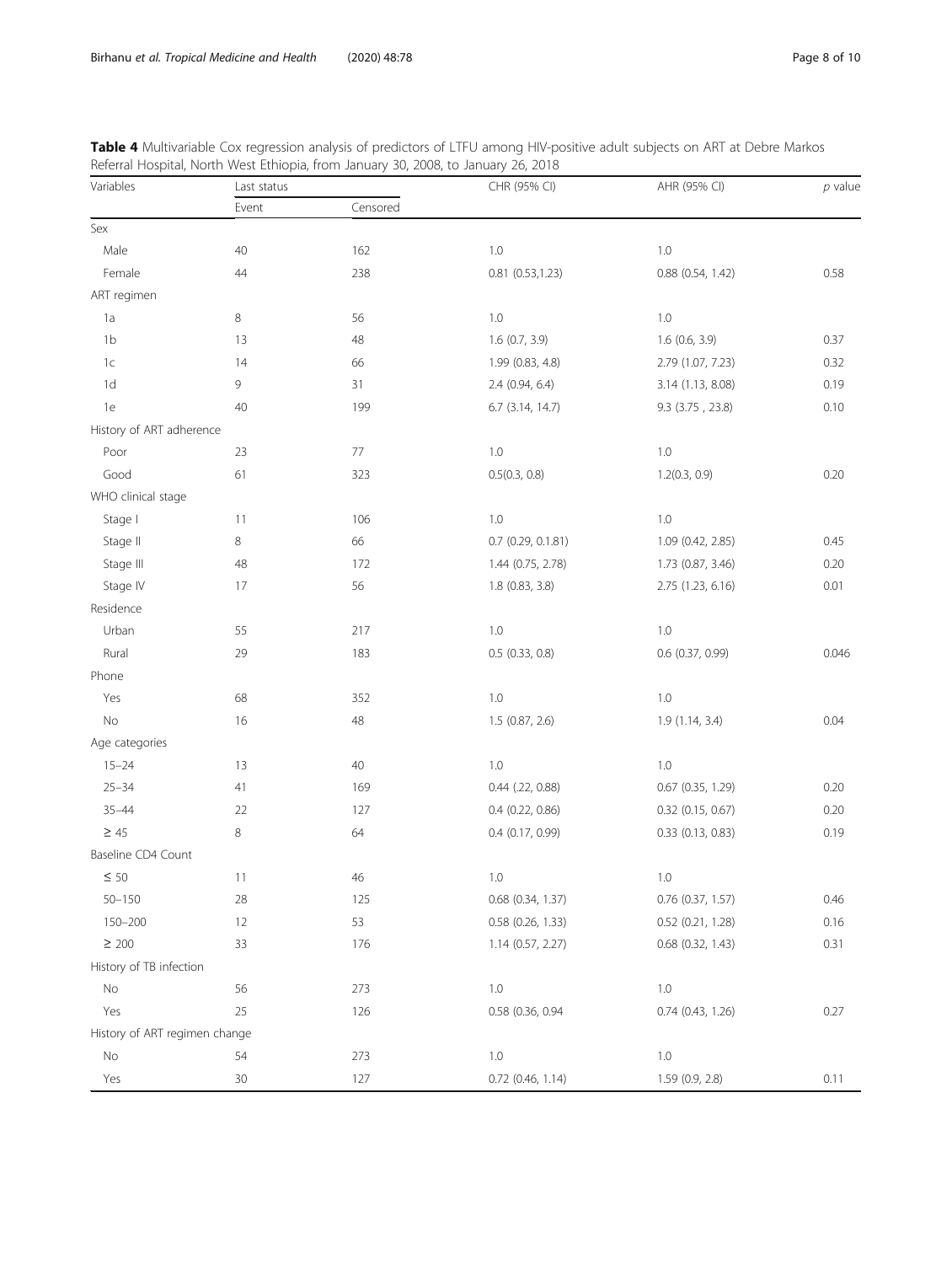<span id="page-8-0"></span>lead to underestimating the incidence rate of loss to follow-up owing to record problems.

# Conclusion

This study revealed that the incidence rate of loss to follow-up among adult HIV-positive patients at Debre Markos Referral Hospital was low. Having no cell phone, WHO clinical stage IV, and rural residence were the identified predictors of loss to follow-up. Therefore, program leaders and initiatives should strengthen early initiation (WHO clinical stage I) of ART care and treatment.

# Supplementary information

Supplementary information accompanies this paper at [https://doi.org/10.](https://doi.org/10.1186/s41182-020-00266-z) [1186/s41182-020-00266-z.](https://doi.org/10.1186/s41182-020-00266-z)

Additional file 1: Figure S1. The goodness of fit test for Coxproportional hazard regression model using cox-Snell residual.

# Abbreviations

AIDS: Acquired immune deficiency syndrome; ART: Antiretroviral therapy; AHR: Adjusted hazard ratio; HIV: Human immunodeficiency virus; PLHIV: People living with human immunodeficiency virus,; WHO: World Health Organization; LTFU: Loss to follow-up; FMOH: Federal Ministry of Health

#### Acknowledgements

The authors extended their special thanks to both data collectors and supervisors.

# Authors' contributions

MYB: conception of the research idea, study design, data collection, analysis and interpretation, and manuscript write-up. GDK, CTL, FW, MS, TG, PP, and AA: data collection, analysis and interpretation, and manuscript write-up. All authors have read and approved the final manuscript.

#### Funding

Not applicable

# Availability of data and materials

Data will be accessed upon request of the correspondence author.

# Ethics approval and consent to participate

We obtained the ethical clearance approval letter from the Ethical review committee of Debre Markos University College of Health Sciences. Moreover, the administrative bodies of Debre Markos referral hospital also allowed us to access the necessary patients' medical records charts, ART client's database, and other information. Confidentiality was also maintained by not recording the identity (name and unique ART number) that describes the participants.

### Consent for publication

Not applicable

#### Competing interests

The authors have declared that they have no competing interests.

# Author details

<sup>1</sup>Department of Public Health, College of Health Sciences, Debre Markos University, P.O. Box 269, Debre Markos, Ethiopia. <sup>2</sup>Department of Gynecology and Obstetrics, School of Medicine, Debre Markos University, Debre Markos, Ethiopia.

Received: 3 June 2020 Accepted: 26 August 2020 Published online: 14 September 2020

#### References

- 1. Miotti PG, Taha TE, Kumwenda NI, Broadhead R, Mtimavalye LA, Van der Hoeven L, Chiphangwi JD, Liomba G, Biggar RJ. HIV transmission through breastfeeding: a study in Malawi. Jama. 1999;282(8):744–9.
- 2. Federal Ministiry Of Health: National Guidelines For Comprehensive HIV Prevention, Care And Treatment. 2017.
- 3. Phillips K. Review of the AVERT: a Global information and education on HIV and AIDS resource. J Consumer Health Internet. 2019;23(3):290–8.
- 4. Bhattacharya J. HIV prevention & treatment strategies-current challenges & future prospects. Indian J Med Res. 2018;148(6):671.
- 5. WHO: HIV/AIDS fact sheets. 2019.
- 6. UNAIDS: Global HIV & AIDS statistics 2019 fact sheet. 2019.
- 7. World Health Organization: World Health Organization. HIV/AIDS fact sheet. Geneva: 2017.
- 8. UNAIDS: UNAIDS-releases-2017-global-aids-update-report. 2017.
- 9. HAPCO Federal: Country progress report on HIV/AIDS response, 2014 Addis Ababa, Ethiopia 2012.
- 10. Cohen MS, Chen YQ, McCauley M, Gamble T, Hosseinipour MC, Kumarasamy N, Hakim JG, Kumwenda J, Grinsztejn B, Pilotto JH, et al. Prevention of HIV-1 infection with early antiretroviral therapy. New England journal of medicine. New England J Med. 2011;365(6):493–505.
- 11. Alvarez-Uria G, Naik PK, Pakam R, Midde M. Factors associated with attrition, mortality, and loss to follow up after antiretroviral therapy initiation: data from an HIV cohort study in India. Global Health Action. 2013;6(1):21682.
- 12. Mberi MN, Kuonza LR, Dube NM, Nattey C, Manda S, Summers R. Determinants of loss to follow-up in patients on antiretroviral treatment, South Africa, 2004– 2012: a cohort study. BMC Health Serv Res. 2015;15(1):259.
- 13. Amuron B, Namara G, Birungi J, Nabiryo C, Levin J, Grosskurth H, Coutinho A, Jaffar S. Mortality and loss-to-follow-up during the pre-treatment period in an antiretroviral therapy programme under normal health service conditions in Uganda. BMC Public Health. 2009;9(1):290.
- 14. Wubshet M, Berhane Y, Worku A, Kebede Y, Diro E. High loss to followup and early mortality create substantial reduction in patient retention at antiretroviral treatment program in north-west Ethiopia. Isrn Aids. 2012;2012: 721720.
- 15. Tadesse K, Fisiha H. Predictors of loss to follow up of patients enrolled on antiretroviral therapy: a retrospective cohort study. J AIDS Clin Res. 2014; 5(393):5.
- 16. Assemie MA, Muchie KF, Ayele TA. Incidence and predictors of loss to follow up among HIV-infected adults at Pawi General Hospital, northwest Ethiopia: competing risk regression model. BMC Res Notes. 2018;11(1):287.
- 17. Kan VK, Coly A, N'Guessan J, Sonia Dobé SA, Zimin T, Dosso Y, Alain A. aVT: factors associated with loss to follow-up status among ART patients in Cote d'Ivoire; 2014.
- 18. Akalu A. Reasons for defaulting from public art sites in Addis Ababa Doctoral dissertation, ADDIS ABABA UNIVERSITY; 2014.
- 19. Megerso A, Garoma S, Eticha T, Workineh T, Daba S, Tarekegn M, Habtamu Z. Predictors of loss to follow-up in antiretroviral treatment for adult patients in the Oromia region, Ethiopia. HIV/AIDS (Auckland, NZ). 2016;8:83–92.
- 20. Berheto TM, Haile DB, Mohammed S. Predictors of loss to follow-up in patients living with HIV/AIDS after initiation of antiretroviral therapy. North Am J Med Sci. 2014;6(9):453–9.
- 21. Zhou J, Tanuma J, Chaiwarith R, Lee CK, Law MG, Kumarasamy N, Phanuphak P, Chen YM, Kiertiburanakul S, Zhang F, et al. Loss to follow up in HIV-infected patients from Asia-Pacific region: results from TAHOD. AIDS Res Treatment. 2012;2012:375217.
- 22. Dessalegn M, Tsadik M, Lemma H. Predictors of lost to follow up to antiretroviral therapy in primary public hospital of Wukro, Tigray, Ethiopia: a case control study. J AIDS HIV Res. 2015;7:1–9.
- 23. Brinkhof MW, Pujades-Rodriguez M, Egger M. Mortality of patients lost to follow-up in antiretroviral treatment programmes in resource-limited settings: systematic review and meta-analysis. PloS One. 2009;4(6):e5790.
- 24. Morgan D, Malamba SS, Orem J, Mayanja B, Okongo M, Whitworth JA. Survival by AIDS defining condition in rural Uganda. Sexually Transmitted Infections. 2000;76(3):193–7.
- 25. AVERT: Global information and education on HIV and AIDS. 2018.